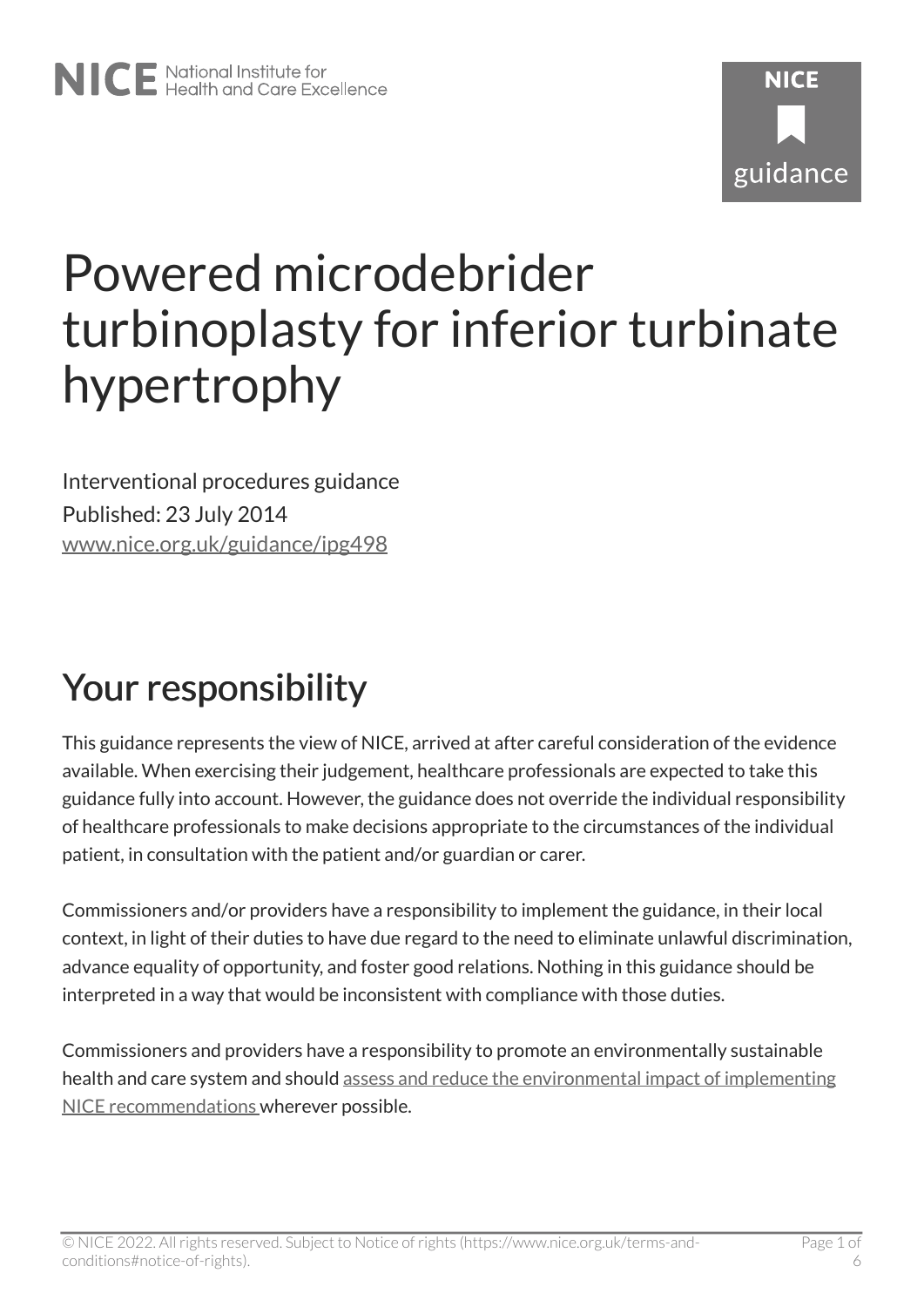#### 1 Recommendations

1.1 Current evidence on the efficacy and safety of powered microdebrider turbinoplasty for inferior turbinate hypertrophy is adequate to support the use of this procedure with normal arrangements for clinical governance, consent and audit or research.

## 2 Indications and current treatments

- 2.1 Inferior turbinates are ridges inside the nose, covered by mucous membrane, which increase the surface area within the nose and help to filter and humidify inspired air. Inflammation of the mucous membrane (rhinitis) can cause inferior turbinates to swell (turbinate hypertrophy). This narrows the nasal passage, and may cause complete nasal obstruction. Symptoms include breathing difficulties, excessive mucous secretion (rhinorrhoea), postnasal drip, facial discomfort or pain and mid-facial headaches.
- 2.2 Treatment options depend on the duration and severity of turbinate hypertrophy. Medical treatments include corticosteroid injections, nasal corticosteroid sprays and decongestants. Surgical treatments include radiofrequency-assisted turbinoplasty and laser-assisted turbinoplasty. These procedures are reserved for symptomatic patients with persistent hypertrophy of the turbinates who have had no response to medical management, or for whom medical management is contraindicated.

## 3 The procedure

- 3.1 Powered microdebrider turbinoplasty aims to reduce the size of inferior turbinates that are swollen due to vasomotor or allergic rhinitis. It removes submucosal vascular stromal tissue, while preserving overlying respiratory mucosa, using a cutting tool with irrigation and suction functions (microdebrider).
- 3.2 Powered microdebrider turbinoplasty is usually performed with the patient under local anaesthesia. Under direct vision, a microdebrider is inserted through the nostril and into the anterior face of the inferior turbinate, just medial to the mucocutaneous junction. The microdebrider is advanced until it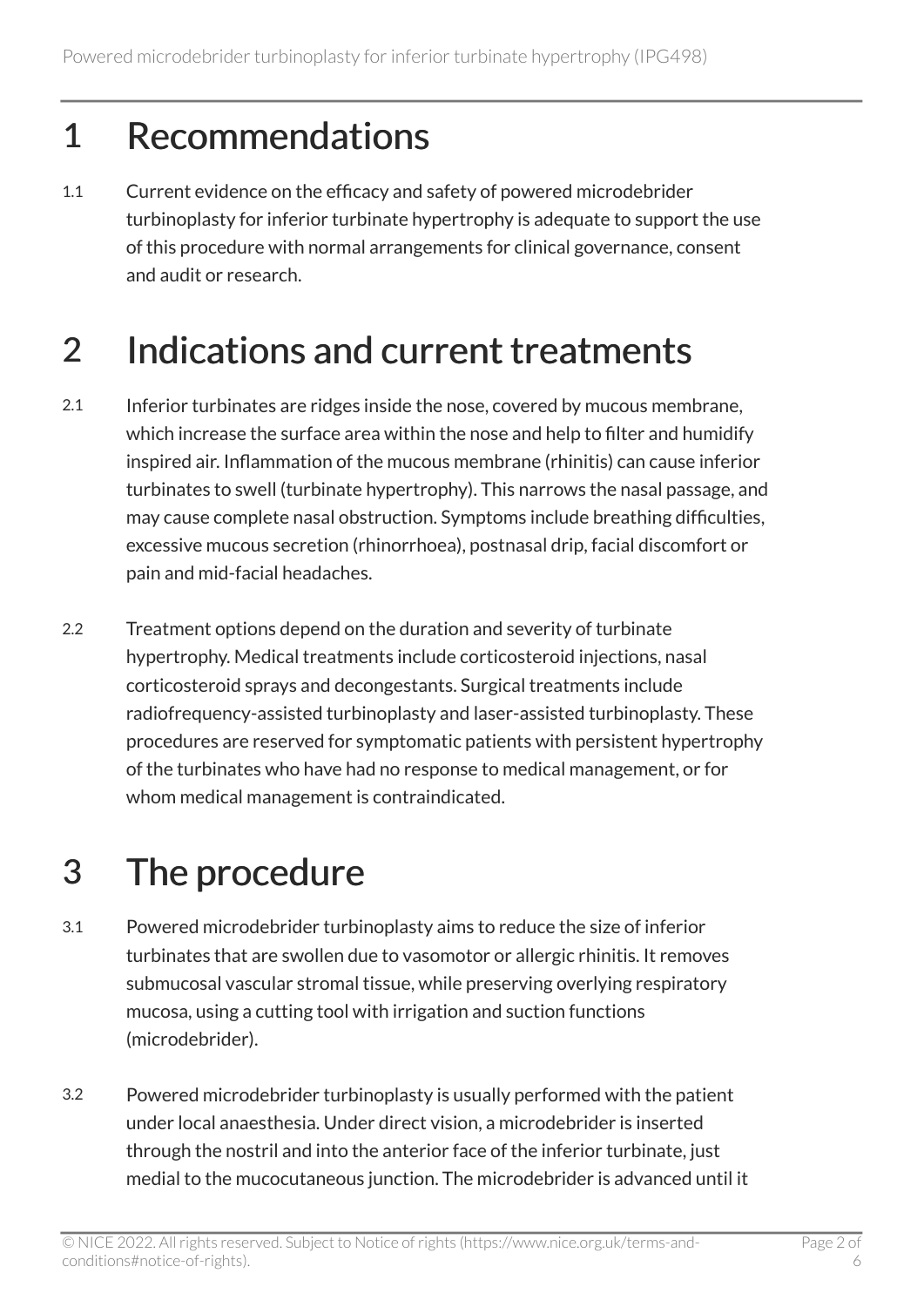pierces the mucosa. A submucosal pocket is then made by sweeping the microdebrider in anterior-to-posterior and superior-to-inferior directions. Stromal tissue is then removed using irrigation and suction.

#### 4 Efficacy

This section describes efficacy outcomes from the published literature that the Committee considered as part of the evidence about this procedure. For more detailed information on the evidence, see the [interventional procedure overview](http://www.nice.org.uk/Guidance/IPG498/Evidence).

- 4.1 In a randomised controlled trial of 120 patients treated by powered microdebrider or radiofrequency-assisted turbinoplasty, mean visual analogue scale scores (ranging from 1 to 10, with lower scores indicating better outcomes) for nasal obstruction, sneezing, rhinorrhoea and snoring improved from 8.7 to 1.4, 6.2 to 1.7, 7.0 to 1.6 and from 6.6 to 1.6 respectively in the microdebrider group at 6-month follow-up (p values <0.05). In the radiofrequency group, mean visual analogue scale scores for nasal obstruction, sneezing, rhinorrhoea and snoring improved from 8.5 to 1.5, 6.0 to 1.8, 6.6 to 1.7 and from 6.7 to 1.6 respectively at 6-month follow-up (p values <0.05). No statistically significant differences in visual analogue scale scores were observed between the 2 treatments at 6-month follow-up. At 3-year follow-up, mean visual analogue scale scores for nasal obstruction, sneezing, rhinorrhoea and snoring were better in the microdebrider group (1.6, 1.9, 1.7 and 1.8 respectively) than in the radiofrequency group (8.3, 5.6, 6.5, and 6.2 respectively). All inter-group comparison p values were less than 0.05.
- 4.2 In a randomised controlled trial of 160 patients treated by powered microdebrider turbinoplasty or submucosal resection of the inferior turbinate, mean visual analogue scale scores (ranging from 1 to 10, with lower scores indicating better outcomes) for nasal obstruction, sneezing, rhinorrhoea and snoring improved from 8.7 to 1.5, 6.2 to 1.8, 7.0 to 1.6 and from 6.7 to 1.5 respectively in the microdebrider group at 2-year follow-up (p values <0.0001). In the submucosal resection group, mean visual analogue scale scores for nasal obstruction, sneezing, rhinorrhoea and snoring improved from 8.5 to 1.5, 6.0 to 1.8, 6.7 to 1.7 and from 6.6 to 1.6 respectively at 2-year follow-up (p values <0.05); no statistically significant differences were observed between groups at 2-year follow-up. At 3-year follow-up, mean visual analogue scale scores for nasal obstruction, sneezing, rhinorrhoea and snoring were 1.5, 1.8,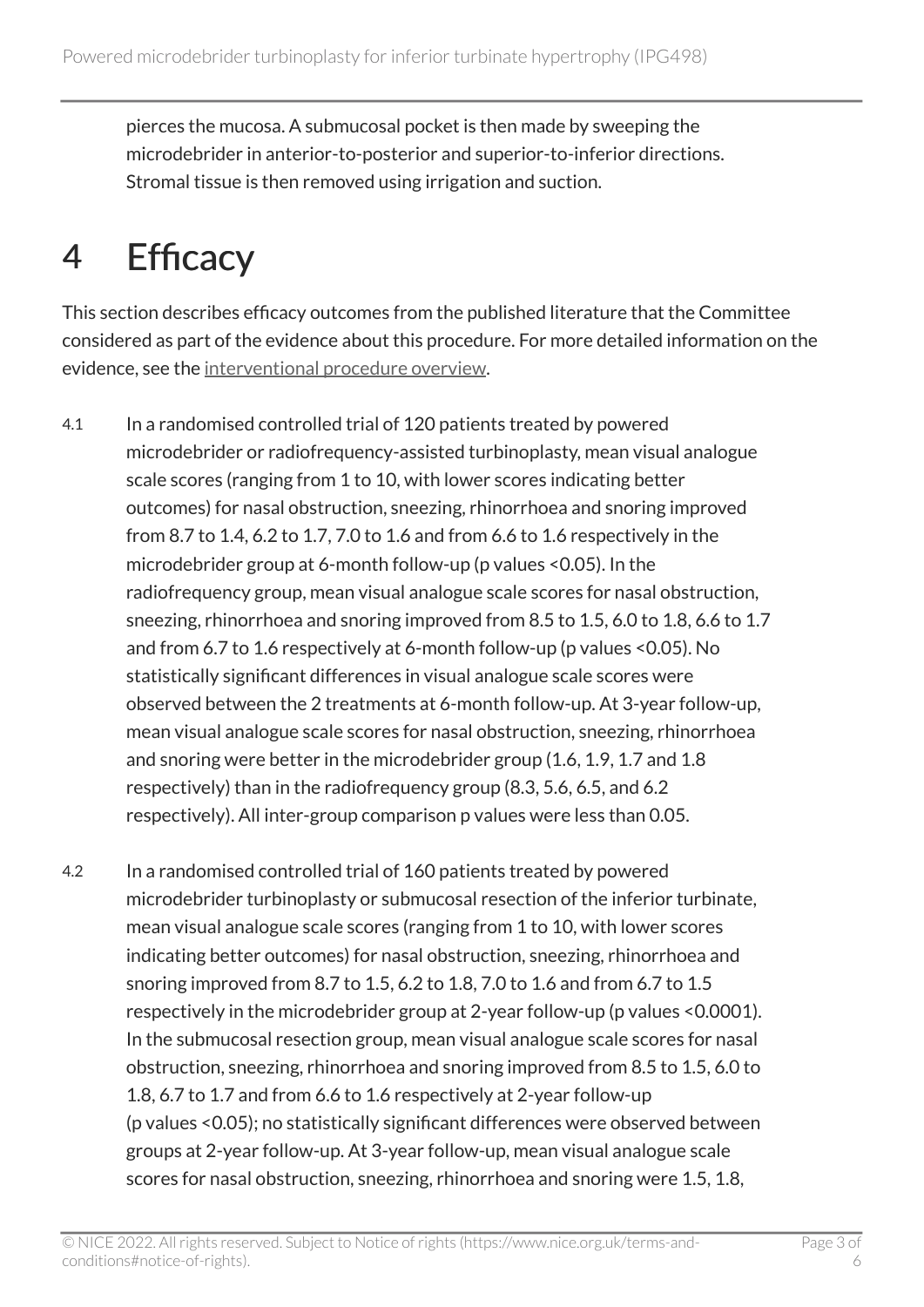1.6 and 1.6 respectively in the microdebrider group and 1.5, 1.9, 1.7, and 1.6 respectively in the submucosal resection group (there were no statistically significant differences between groups).

- 4.3 In the randomised controlled trial of 120 patients treated by powered microdebrider or radiofrequency-assisted turbinoplasty, mean total nasal resistance (using 75 Pa as the reference point) improved from 0.32 to 0.15 Pa/ ml/s (p<0.05) and from 0.31 to 0.15 Pa/ml/s (p<0.05) respectively at 6-month follow-up (there was no statistically significant difference between groups). At 3-year follow-up, mean total nasal resistance in the microdebrider and radiofrequency-assisted turbinoplasty groups were 0.16 and 0.31 Pa/ml/s respectively (p<0.05).
- 4.4 In a randomised controlled trial of 40 patients treated by powered microdebrider or laser-assisted turbinoplasty, nasal cavity volumes increased from 8.5 to 13.3 cm $^3$  (p<0.05) and from 8.3 to 13.2 cm $^3$  (p<0.05) respectively at 6-month follow-up (there was no statistically significant difference between groups).
- 4.5 Specialist advisers listed subjective and objective improvements in the nasal airway as key efficacy outcomes.

## 5 Safety

This section describes safety outcomes from the published literature that the Committee considered as part of the evidence about this procedure. For more detailed information on the evidence, see the [interventional procedure overview](http://www.nice.org.uk/Guidance/IPG498/Evidence).

- 5.1 Postoperative bleeding was reported in 27% (8/30) of patients after powered microdebrider turbinoplasty in a randomised controlled trial of 60 patients treated by powered microdebrider or radiofrequency-assisted turbinoplasty. No further details were provided on the timing, duration or severity of bleeding.
- 5.2 Postnasal drip was reported in 10% (3/30) of patients after powered microdebrider turbinoplasty in the randomised controlled trial of 60 patients treated by powered microdebrider or radiofrequency-assisted turbinoplasty.
- 5.3 Nasal crusting was reported in 12% (7/60) of patients after powered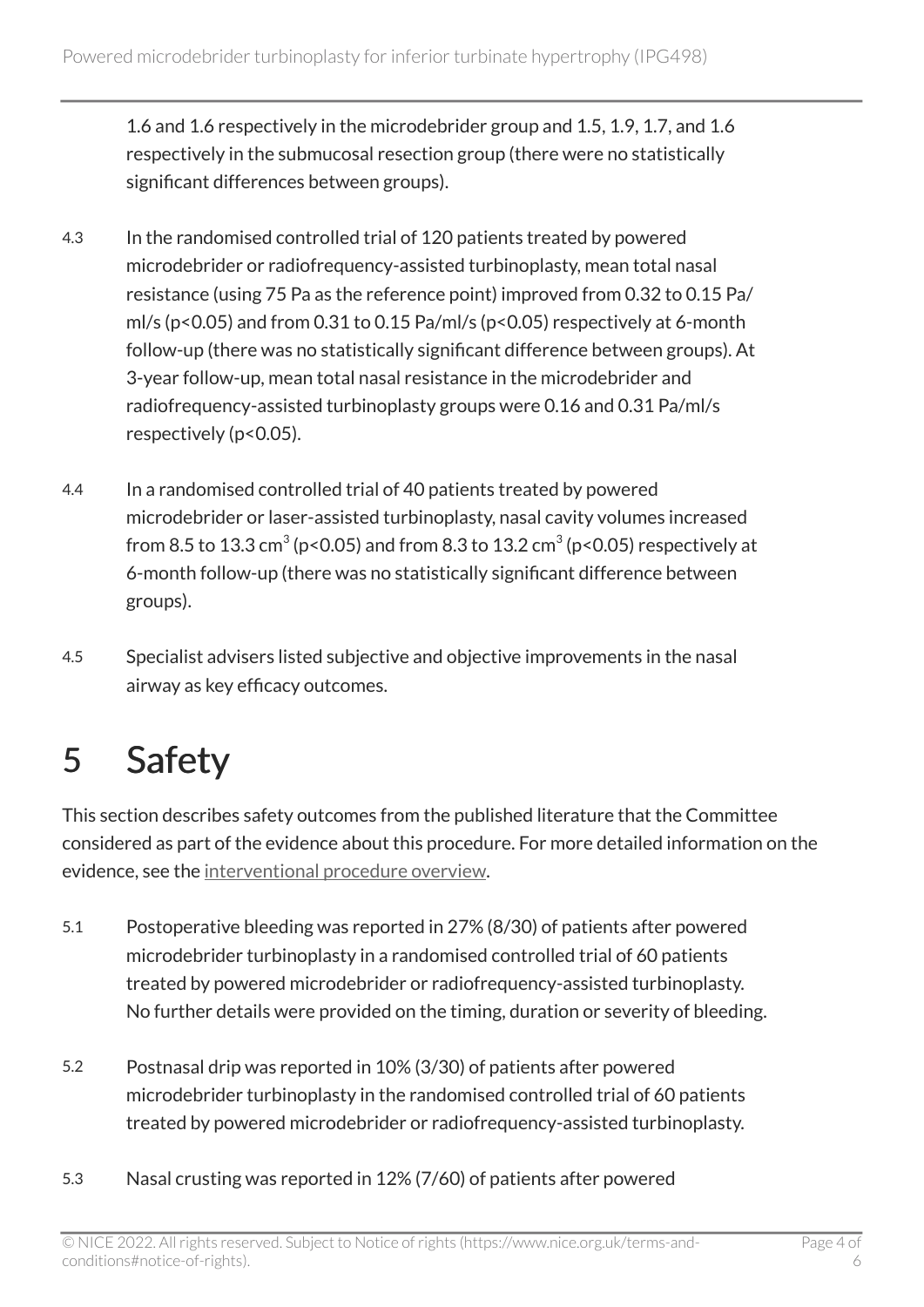microdebrider turbinoplasty in a randomised controlled trial of 120 patients treated by powered microdebrider or radiofrequency-assisted turbinoplasty.

- 5.4 Nasal dryness was reported in 3% (2/80) of patients after powered microdebrider turbinoplasty in a randomised controlled trial of 160 patients treated by powered microdebrider turbinoplasty or submucosal resection of the inferior turbinates.
- 5.5 Specialist advisers stated that some patients experience 'empty nose syndrome' including dryness, crusting and a paradoxical sense of nasal obstruction caused by some loss of sensation.

#### 6 Further information

6.1 For related NICE guidance see the [NICE website.](https://www.nice.org.uk/)

#### Information for patients

NICE has produced [information on this procedure for patients and carers](http://www.nice.org.uk/guidance/ipg498/informationforpublic). It explains the nature of the procedure and the guidance issued by NICE, and has been written with patient consent in mind.

ISBN: 978-1-4731-0656-7

## Endorsing organisation

This guidance has been endorsed by [Healthcare Improvement Scotland.](http://www.healthcareimprovementscotland.org/)